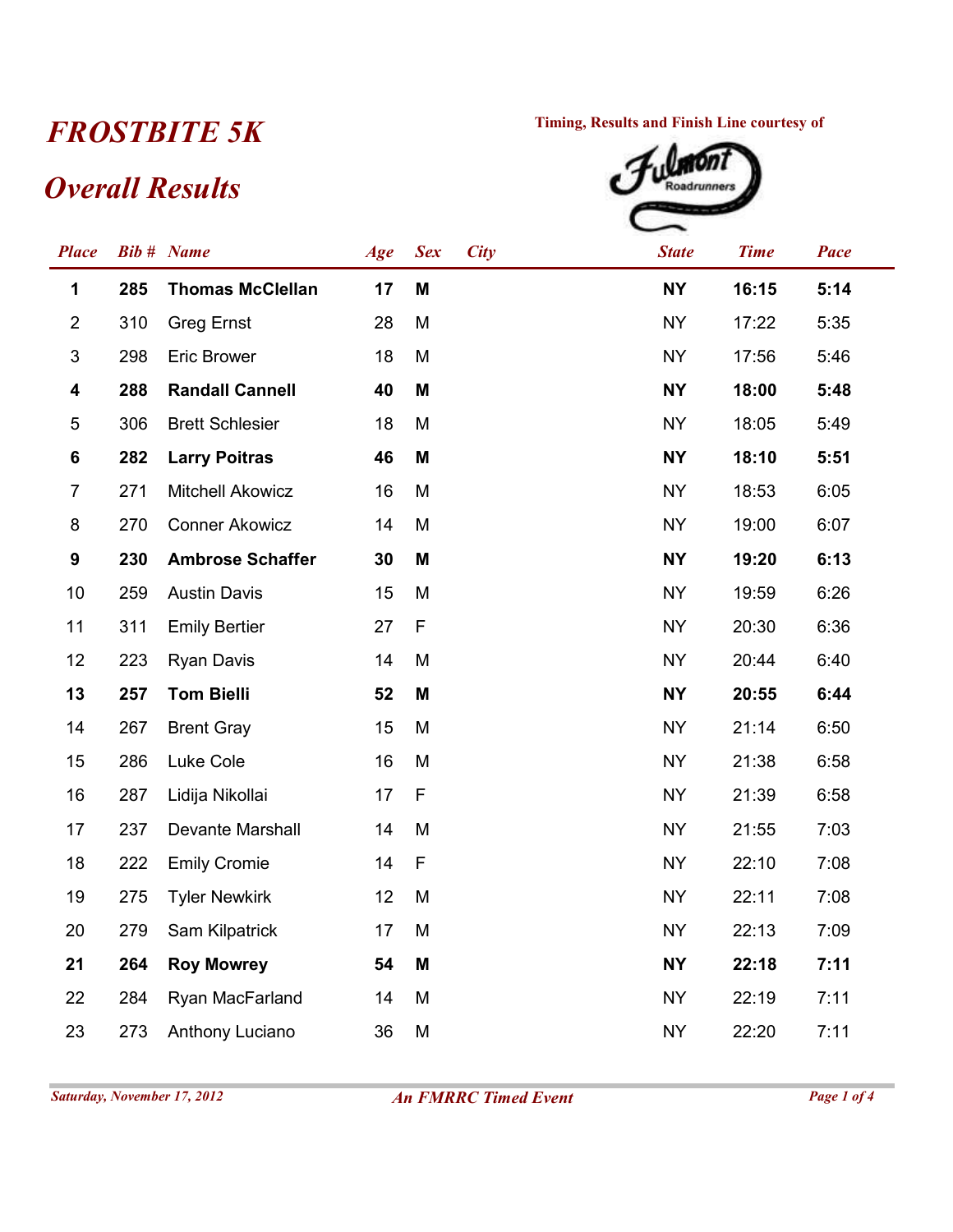| <b>Place</b> |     | <b>Bib #</b> Name          | Age | <b>Sex</b>  | <b>City</b> | <b>State</b> | <b>Time</b> | Pace |
|--------------|-----|----------------------------|-----|-------------|-------------|--------------|-------------|------|
| 24           | 225 | <b>Amanda Misner</b>       | 35  | $\mathsf F$ |             | <b>NY</b>    | 22:24       | 7:13 |
| 25           | 242 | Alexandra Miller           | 17  | F           |             | <b>NY</b>    | 22:41       | 7:18 |
| 26           | 224 | Paul Rogers                | 45  | M           |             | <b>NY</b>    | 22:42       | 7:18 |
| 27           | 229 | <b>Leah Schaffer</b>       | 28  | F           |             | <b>NY</b>    | 22:50       | 7:21 |
| 28           | 258 | Alyssa Davis               | 15  | F           |             | <b>NY</b>    | 22:52       | 7:22 |
| 29           | 244 | Olivia Hime                | 11  | F           |             | <b>NY</b>    | 22:59       | 7:24 |
| 30           | 254 | <b>Tim Fioretti</b>        | 36  | M           |             | <b>NY</b>    | 23:24       | 7:32 |
| 31           | 290 | Vrian Moore                | 30  | M           |             | <b>NY</b>    | 23:43       | 7:38 |
| 32           | 239 | Chris Eaton                | 36  | M           |             | <b>NY</b>    | 23:46       | 7:39 |
| 33           | 246 | Lori Beck                  | 38  | F           |             | <b>NY</b>    | 24:02       | 7:44 |
| 34           | 295 | <b>Ed Bown</b>             | 71  | M           |             | <b>NY</b>    | 24:11       | 7:47 |
| 35           | 262 | Nathan Vanhorn             | 12  | M           |             | <b>NY</b>    | 24:41       | 7:57 |
| 36           | 269 | Kaitlyn Akowicz            | 14  | F           |             | <b>NY</b>    | 24:59       | 8:03 |
| 37           | 272 | Rebecca Weiderman          | 44  | F           |             | <b>NY</b>    | 25:04       | 8:04 |
| 38           | 293 | Jan Chamberlain            | 13  | M           |             | <b>NY</b>    | 25:07       | 8:05 |
| 39           | 268 | Jackson Dunn               | 13  | M           |             | <b>NY</b>    | 25:15       | 8:08 |
| 40           | 292 | <b>Christopher Stevens</b> | 39  | M           |             | <b>NY</b>    | 25:21       | 8:10 |
| 41           | 266 | <b>Emily Barker</b>        | 13  | F           |             | <b>NY</b>    | 25:21       | 8:10 |
| 42           | 297 | Josh Febbie                | 13  | M           |             | <b>NY</b>    | 25:21       | 8:10 |
| 43           | 304 | Shawn Krutz                | 47  | M           |             | <b>NY</b>    | 25:32       | 8:13 |
| 44           | 283 | Andrew Brown               | 15  | M           |             | <b>NY</b>    | 26:06       | 8:24 |
| 45           | 238 | <b>Christine Eaton</b>     | 35  | F           |             | <b>NY</b>    | 26:06       | 8:24 |
| 46           | 249 | Molly Lambo                | 13  | F           |             | <b>NY</b>    | 26:06       | 8:24 |
| 47           | 302 | <b>Christian Bridge</b>    | 28  | M           |             | <b>NY</b>    | 26:07       | 8:24 |
| 48           | 245 | Juleh Nickollaj            | 13  | F           |             | <b>NY</b>    | 26:10       | 8:25 |
| 49           | 241 | Eric Parker                | 56  | M           |             | <b>NY</b>    | 26:14       | 8:27 |
| 50           | 234 | <b>Bob Kruger</b>          | 58  | M           |             | <b>NY</b>    | 26:22       | 8:29 |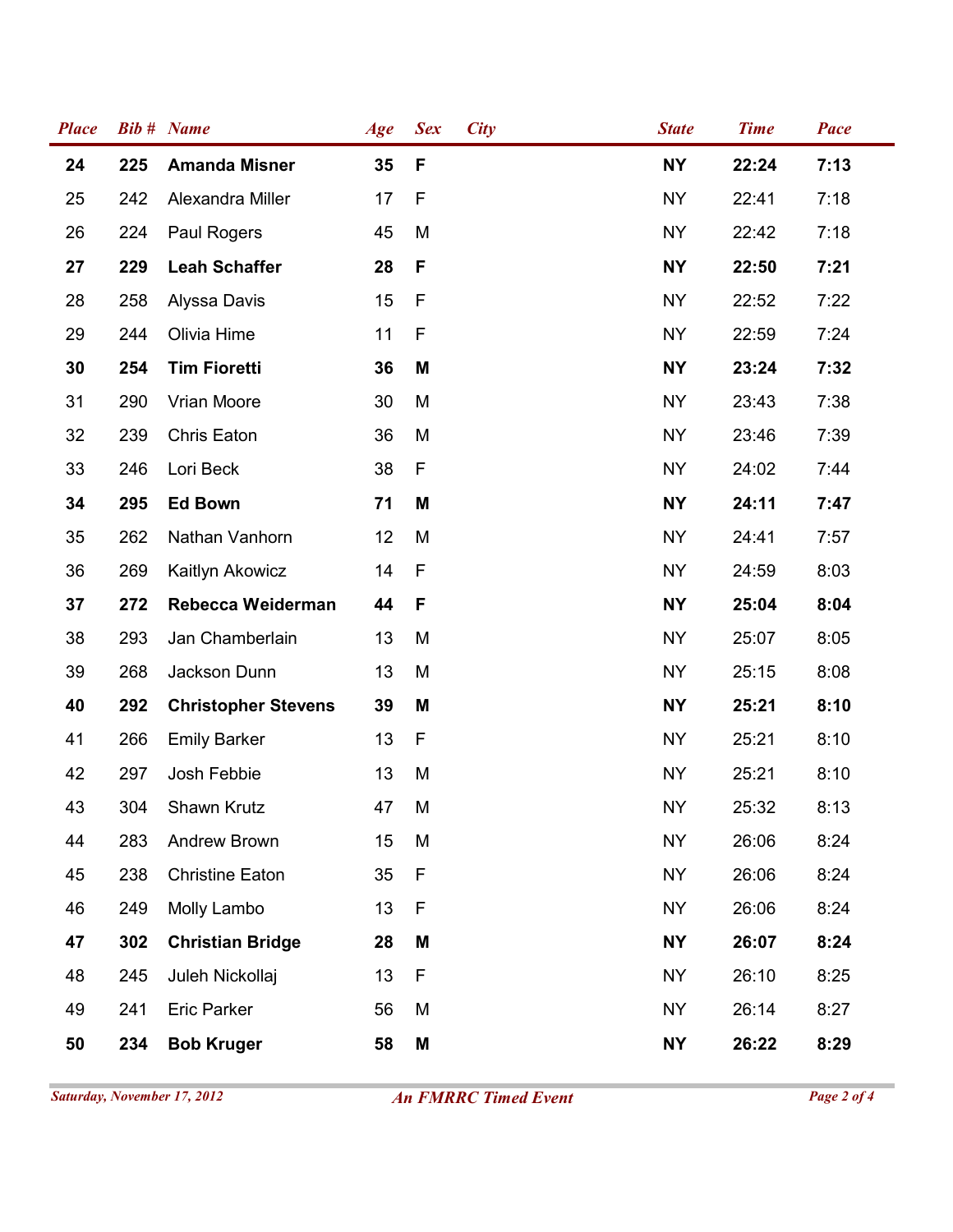| <b>Place</b> |     | <b>Bib # Name</b>        | Age | <b>Sex</b>  | <b>City</b> | <b>State</b> | <b>Time</b> | Pace  |
|--------------|-----|--------------------------|-----|-------------|-------------|--------------|-------------|-------|
| 51           | 305 | <b>Terry Smith</b>       | 65  | M           |             | <b>NY</b>    | 26:41       | 8:35  |
| 52           | 256 | Deborah Sanger           | 52  | F           |             | <b>NY</b>    | 26:46       | 8:37  |
| 53           | 265 | <b>Tim Barker</b>        | 47  | M           |             | <b>NY</b>    | 27:06       | 8:43  |
| 54           | 232 | <b>Gloria Pickering</b>  | 37  | F           |             | <b>NY</b>    | 27:13       | 8:46  |
| 55           | 243 | <b>Crystal Beekman</b>   | 53  | F           |             | <b>NY</b>    | 27:14       | 8:46  |
| 56           | 252 | <b>Keith Waters</b>      | 38  | M           |             | <b>NY</b>    | 27:17       | 8:47  |
| 57           | 296 | Valerie Charpenter       | 40  | $\mathsf F$ |             | <b>NY</b>    | 27:52       | 8:58  |
| 58           | 280 | <b>Patricia Robinson</b> | 55  | F           |             | <b>NY</b>    | 27:59       | 9:00  |
| 59           | 260 | Megan Frasier            | 15  | F           |             | <b>NY</b>    | 28:15       | 9:06  |
| 60           | 281 | <b>Ron Robinson</b>      | 64  | M           |             | <b>NY</b>    | 28:21       | 9:08  |
| 61           | 289 | Jennifer Little          | 17  | F           |             | <b>NY</b>    | 28:27       | 9:09  |
| 62           | 301 | Aleandra Sheldon         | 16  | F           |             | <b>NY</b>    | 28:30       | 9:10  |
| 63           | 233 | Deborah Valo             | 50  | $\mathsf F$ |             | <b>NY</b>    | 29:06       | 9:22  |
| 64           | 294 | <b>Doris Castle</b>      | 42  | F           |             | <b>NY</b>    | 29:37       | 9:32  |
| 65           | 303 | Cailey Meca              | 15  | F           |             | <b>NY</b>    | 30:03       | 9:40  |
| 66           | 255 | <b>Erin Fioretti</b>     | 34  | F           |             | <b>NY</b>    | 30:04       | 9:41  |
| 67           | 235 | <b>Bonnie Kruger</b>     | 57  | F           |             | <b>NY</b>    | 30:37       | 9:51  |
| 68           | 312 | Alex Yost                | 12  | M           |             | <b>NY</b>    | 30:40       | 9:52  |
| 69           | 240 | Gary Disanto-Rose        | 59  | M           |             | <b>NY</b>    | 30:57       | 9:58  |
| 70           | 253 | <b>Lewis DiCaterino</b>  | 65  | Μ           |             | <b>NY</b>    | 31:33       | 10:09 |
| 71           | 261 | <b>Emily Frasier</b>     | 12  | F           |             | <b>NY</b>    | 31:47       | 10:14 |
| 72           | 291 | <b>Brya Casler</b>       | 37  | M           |             | <b>NY</b>    | 32:13       | 10:22 |
| 73           | 309 | Miranda Eagan            | 16  | $\mathsf F$ |             | <b>NY</b>    | 32:47       | 10:33 |
| 74           | 308 | Kylie Manoogian          | 15  | F           |             | <b>NY</b>    | 32:47       | 10:33 |
| 75           | 248 | Maggy Lambo              | 11  | F           |             | <b>NY</b>    | 32:57       | 10:36 |
| 76           | 250 | Thomas Pawloski          | 12  | M           |             | <b>NY</b>    | 33:21       | 10:44 |
| 77           | 307 | Lyndsey Barber           | 16  | F           |             | NY           | 33:24       | 10:45 |